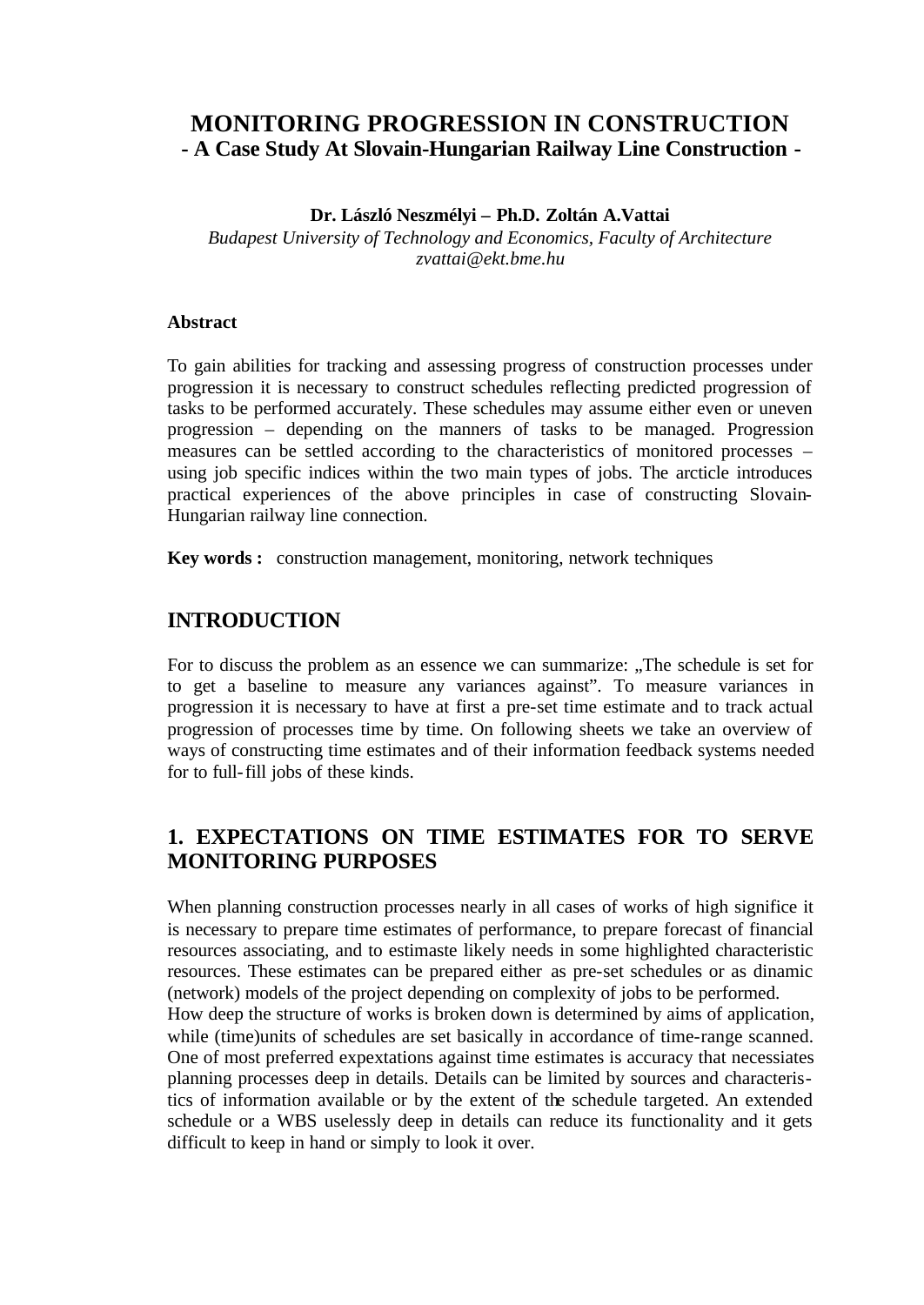## **1.1 Characteristics of Work Breakdown Structure**

#### 1.1.1 Units of measurement

When composing processes complexity of an item within the WBS is set according to the structure to be constructed with deep consideration of destination of Schedule to be prepared.

For to estimate and later to track progression selecting appropriate well defined and calculable or sensible units of measurement has great significance.

Main types of units applicable at individual processes:

- $\mathscr{L}$  Most characteristic value of a process is its volume (quantity) in a natural unit. This characteristic is fundamental at estimating and at tracking progression based on bills of quantities of works to be or have been completed. As samples for units of this kind we can mention:  $m^3$  for embankment,  $m^3$  or  $m^2$  for gravel layer, etc.
- $\mathscr{\mathscr{L}}$  Work in shifts or in working hours can be used to quantify jobs of high complexity with output measurable in no single natural unit. Work as unit of a job can serve well in cases typically with less need in machine power but necessiating more professions or skills to cooperate. Jobs of this kind can be let's say: finishing works, landscaping or water-shed management.
- ? Currency ( financial resources ) scheduled or expended can be used to quantify jobs typically with significant needs in machine power and with manyfold output measurable in no single natural unit. In these cases having no better common measures cash-flows can be used for tracking progression.

When planning efforts are generally driven to set natural units for tracking progression due to their most accurate manner with least possibilities of subjective judgements. Comparision of estimates and actual performances at jobs measured in units of work bear less accuracy due to more subjective factors in estimating and in surveying them. Quantifying jobs in currency is considered to be the least accurate due to evidential diversity of costs ( and/or cash-flows ) of needed resources. Information on cash-flows in these cases may significantly differ from actual technical-technological progression. Cost of an item in the WBS may consist of costs of used material and of value added by the contractor. Jobs with high material costs but with less labour-costs when measured in currency may reflect progression "in" or even "before" schedule while at delay of jobs with more significant live-labour may be not or not in real proportion reflected in a cash-flow. Cash indicatrix offers the more possibilities for manipulating reports and accounts on progression.

## 1.1.2 Characteristics of performances

According to variations of performances in time processes can be characterized as:

 $\approx$  Flow of performance of a job is considered to be **proportional** in cases when progression of job can be estimated assuming constant intensity in time. Studying distribution of performance data along a time scale a conclusion emerges that assuming proportional performances serves well at time estimates of small- or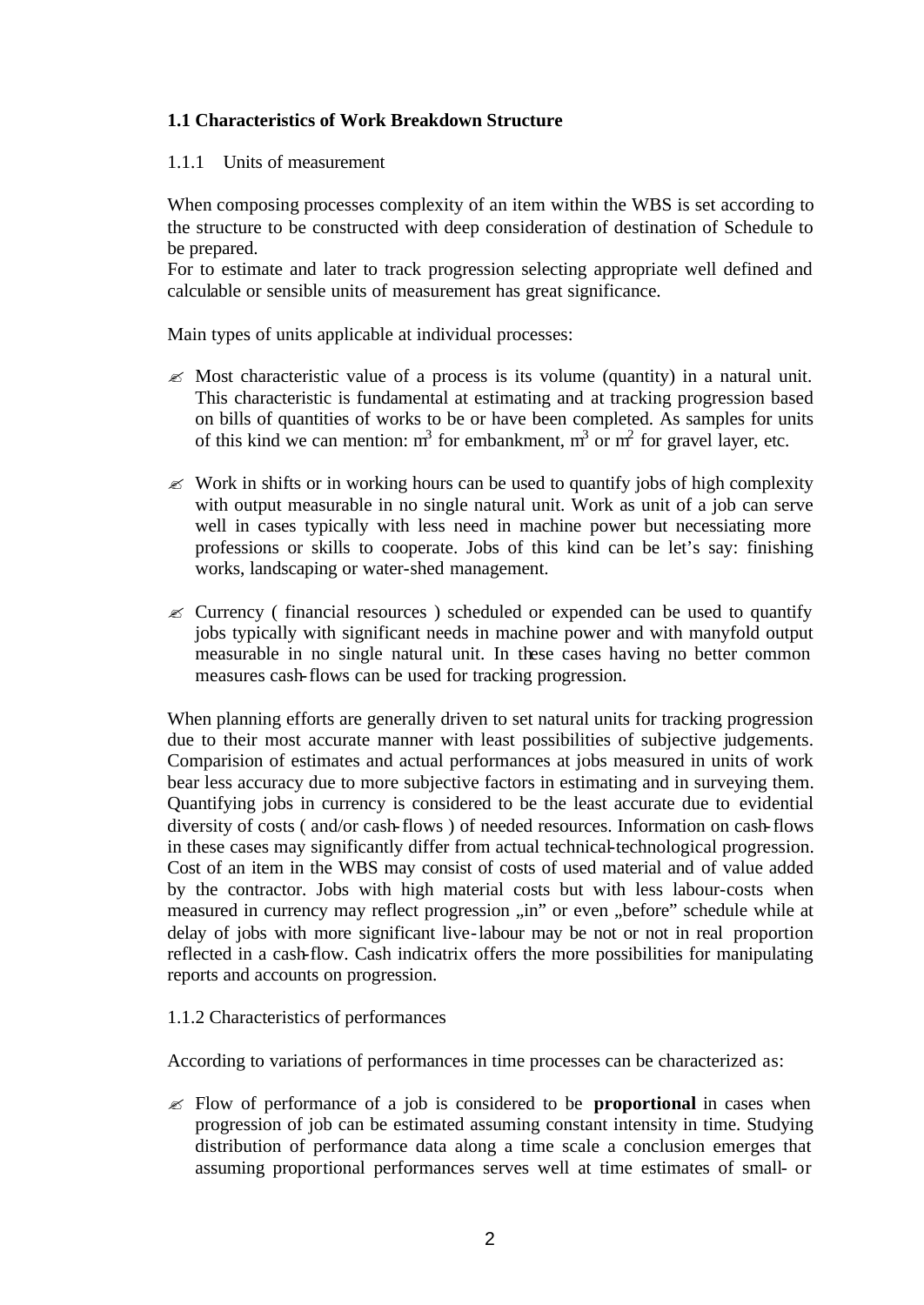middle-range projects when WBS is broken down deep to so called , work packages" or simple , jobs".

- ? Flow of preformance of a job is better considered to be **roll-up** typed in cases when significant potentional changes can be forecasted in intensity of progression during performance. It is also necessary to consider jobs of roll-up type at time estimates consisting of ( broken down to ) sub-projects where master schedule is resulted in ways of aggregation of individual schedules of sub-projects. In these cases resource charts likely show uneven characteristics in time. Typical situations of better assume roll-up typed jobs:
	- ? Structure ( object or building ) divided into more segments ( or phases );
	- ? Master schedule highlighting performances of more sub-contractors or of more contributors.

# **2. MONITORING PROGRESSION**

#### **2.1 On-site information as reported progression**

In accordance of considerations above when tracking progression time by time it gets necessary to define data sets measured or calculated, such as:

- $\mathscr{\mathscr{L}}$  Quantities (volumes) completed at jobs measured in natural units;
- $\mathscr{\mathscr{E}}$  Work completed at jobs measured (estimated) in work units;
- $\mathscr{L}$  Percent of completion (estimated) at jobs progression of which is scheduled in percentage;
- $\mathscr{\mathscr{E}}$  Cash expended.

## **2.2 Indices of progression**

2.2.1 Progression indicatrix at jobs of proportional type

Progression of a jobs of proportional type can be best evaluated in percentage of finished works ( measured either in natural or in derived units ). Indicatrix can be derived as quantity completed over quantity planned.

2.2.2 Progression indices at jobs of roll-up type

In case of jobs of uneven intensity ( roll-up typed ) to use a single indicatrix may drive us misunderstanding the real situation so it is suggested to define more characteristics for to get picture of progression of higher fidelity. Such characteristics ( measured either in natural or in derived units ) can be:

- $\mathscr{L}$  Rate of completion in examined (actual) period scheduled;
- $\mathscr{L}$  Actual rate of completion in examined (actual) period reported;
- $\&$  Performance (output) in examined (actual) period scheduled;
- $\mathscr{L}$  Actual performance (output) in examined (actual) period reported;

Having these characteristics more indices can be derived off them reflecting progression from more views of management. Indices typically figured in percentage can be such as: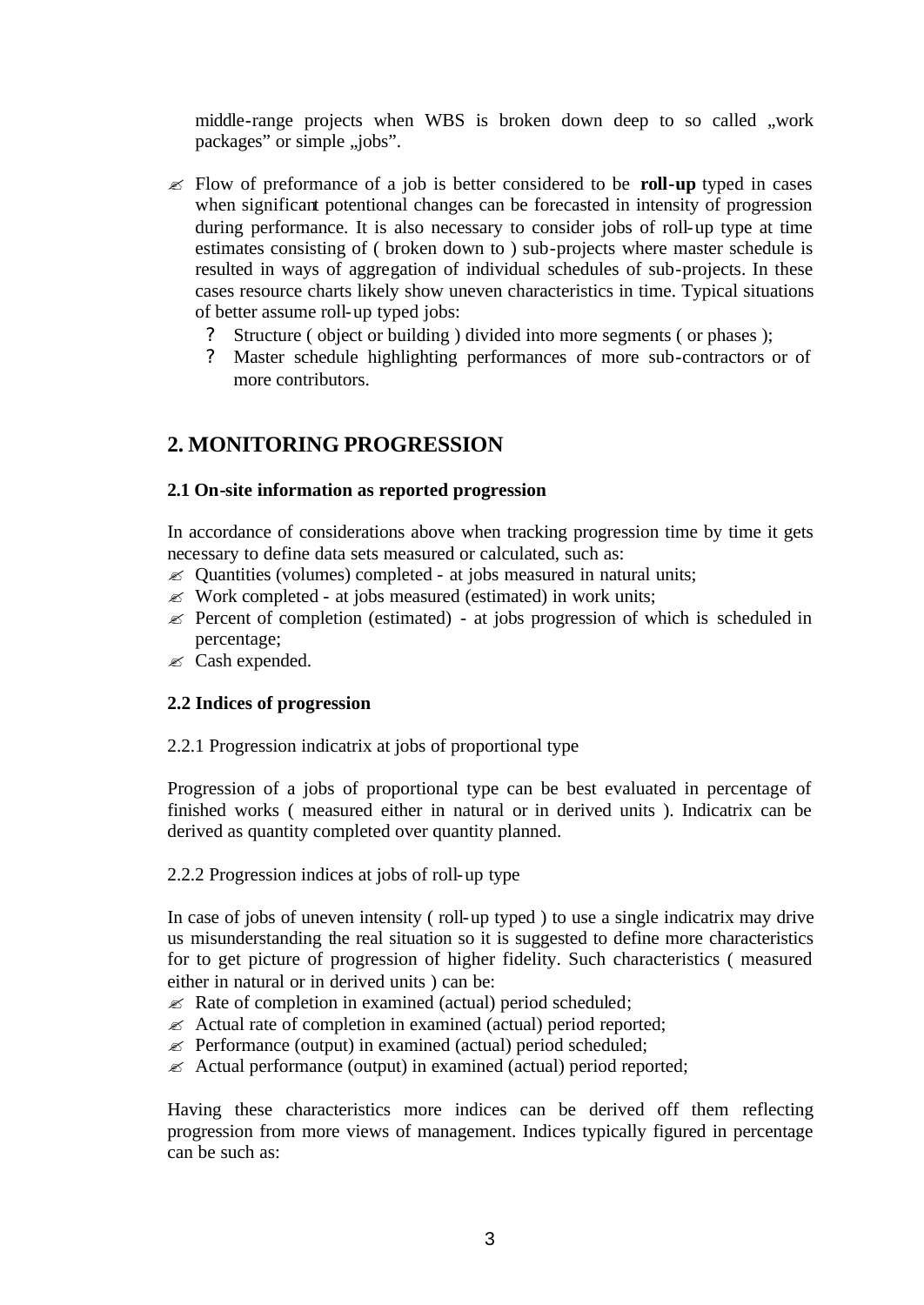- $\mathscr{\mathscr{E}}$  Comparing scheduled rate and reported rate of completion may reflect an overall view of the project to evaluate midle- and longrange run of progression. With indices of this kind changes ( delays or variances ) of strategic level can be highlighted.
- $\mathscr{\mathscr{E}}$  Comparing scheduled and actual outputs in reviewed period helps to evaluate actual performance and promotes highlighting factual or likely reasons behind any variances ( such as weather extremities, lack of resources, difficulties in cooperation, etc. ).
- $\approx$  Comparing indices of these kinds of concurrent jobs may reflect performances and in-time deliveries of individual sub-contractors. This way their mutual cooperation and their disciplines in full-filling time-expectations also can be highlighted.

## **3. INFORMATION SYSTEM OF MONITORING**

#### **3.1 Preparing data for monitoring purposes**

One of the most significant factor in vitality of any monitoring system is how much extra efforts are necessiated for monitoring purposes. It is intended to use as many inuse figures, measures and indices as can be originated from other evident bookkeeping, accounting or contractual obligations of (sub-)contractors allocated by laws and/or regulations. Lot of data of these kinds without any or with slight modifications should be useful for monitoring purposes too. For to achieve this it is fundamental to construct a Work Breakdown Structure with items and with units in it fitting both accounting and scheduling purposes.

It seems to be evident that data structure of schedules and of accounting systems should be in close relation with each other, or at least those could be referred to (derived or aggregated from) each other. As one of the aims it should be kept in mind even in preliminary planning- and also in tendering (contracting) phase of the project. Introducing a proper timely surveying and accounting system for deliveries fitting WBS of Schedules too may result in no need for extra efforts to prepare redundant sets of data for monitoring purposes.

#### **3.2 Flow of information**

At preparing periodical ( say monthly ) reports on progression data sets should be arranged in ways to provide multi-purpose processing. Up to date telecommunication and information technology provide capabilities to manage secure data transfer via public online information streams either in ways of e-mail packages. Considering the most popular or the most wide-spread software applications in Hungary some spreadsheet applications ( e.g. MS Excel ) may be suggested for use with help of which structured multi-purpose data processing capabilities are available. Using developed data processing applications automated production of reports, charts and indices on progression may effectively assist comprehensive evaluation of actual conditions of the project being monitored.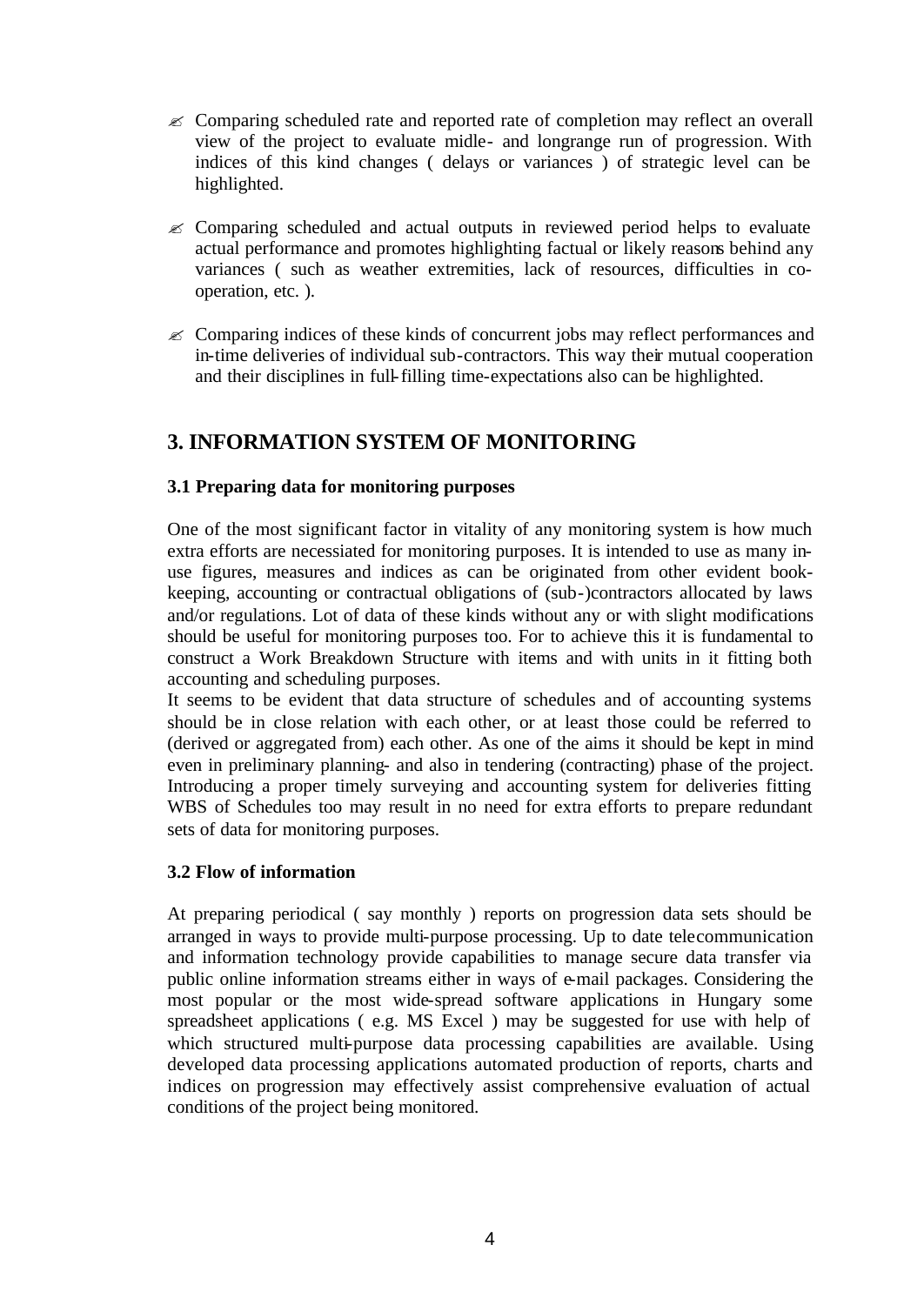# **4. REPRESENTING CONCLUSIONS OF MONITORING**

#### **4.1 Displaying progression within schedule representations**

It seems to be evident to display progression in an optional graphical output of a computer application developed to manage time estimates. Tending to be a standard they give accesses to indicate progression e.g. within a bar-chart called Gantt-Diagram. This tool is highly applicable to display progression of jobs of proportional type. To display progression of jobs of roll-up type built-in optional outputs may not be sufficient. Some applications provide accesses to handle bar-charts as graphics. So further "graphical" details on progression (such as texts, data series, pictures) can be added to the basic output sheets for to highlight further easy-to-read information and to make representation more vital.

#### **4.2 Progression curves and indices**

Due to the fact that extended data sets are gene rally processed using computer applications it is evident to use optional outputs ( charts and curves ) of the application being used. Using up to date spreadsheet applications it is rather dependent on the fantasy of the user than on the capability of the application how to display indices and tendencies characterizing progression of the project being monitored.

# **5. MONITORING PROGRESSION AT PROJECT OF ZALALÖVÖ – STATE BORDER RAILWAY LINE CONSTRCUTION**

The project aiming to construct Zalalövö – Hungarian State Border Railway Line Connection was one of the biggest railway development project within the last fifty years in Hungary. Jobs of preliminary planning, managing and monitoring was performed in coordination of a special sub-organization within the Hungarian Railway Company (MÁV) called Project Office of Highlighted Investments (KBPI).

Due to strictly limited extent of this paper and not aiming to introduce the project itself deep in details paper deals with knowledge relevant to demonstrate disciplines entitled in the headline only.

## **5.1 Sectioning the project**

Sub-structural works of the railway line to be constructed was devided into six packages (tenders) by MÁV KBPI even in preliminary planning pahes of the project. Packages differing significantly in technical-technological content, in volume and in complexity were contracted individually.

Most complex one of the six packages (sections) was Section  $N^{\circ}$  6 further divided into 14 sub-sections including significant amount of earthworks, retaining walls, culverts, multi-level crossings and other engineering objects. Works in Section  $N^{\circ}$  4 included also significant amount of earthworks and structural works together with a 300 m long tunnel that was one of the rarest structure to be built in Hungary. Section  $N^{\circ}$  3 and section  $N^{\circ}$  5 included viaducts of different lengths among which there was a 1400 m long viaduct crossing river Zala and becoming one of the longest ones of its kind in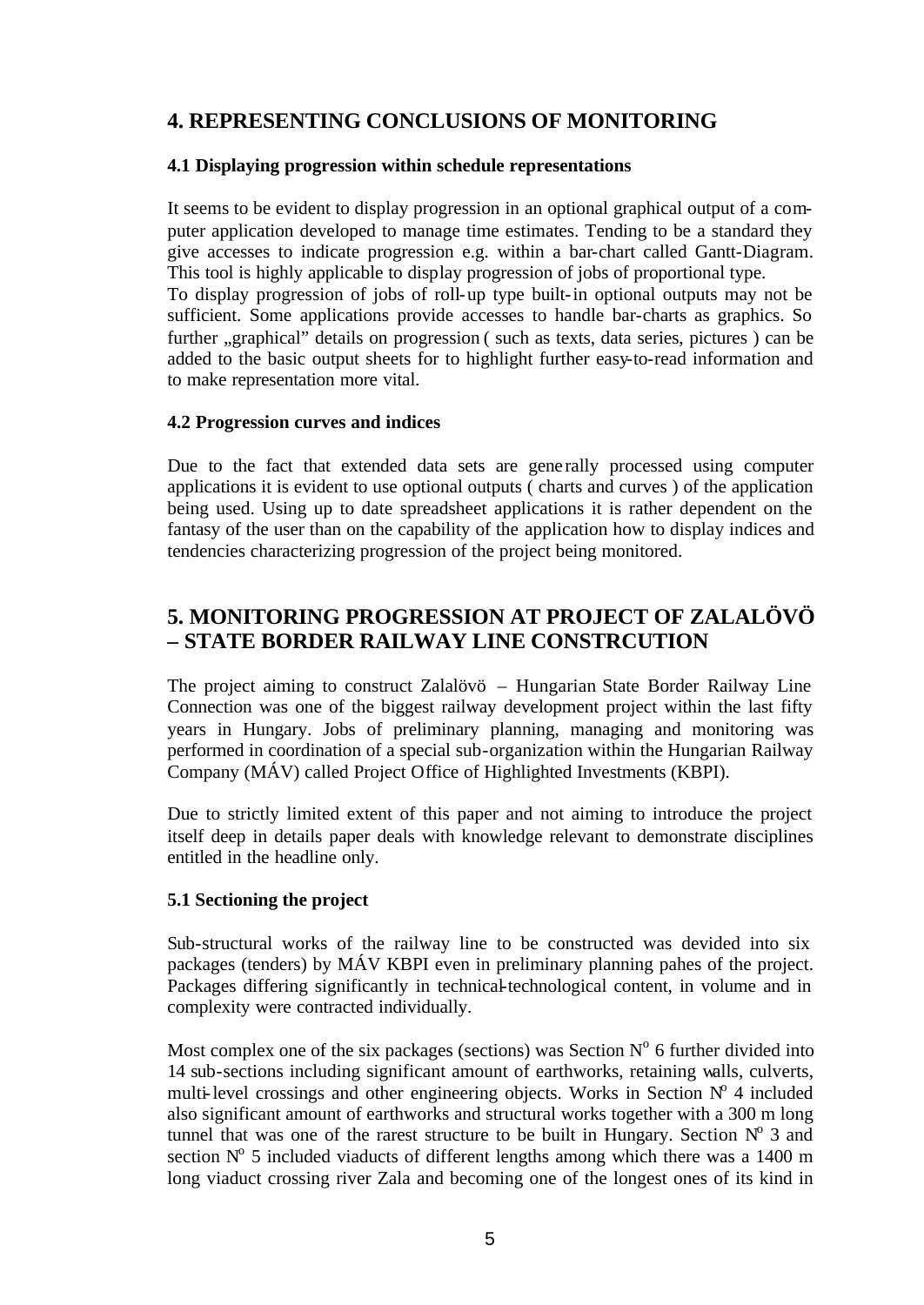Central Europe. Section  $N^{\circ}$  1 and section  $N^{\circ}$  2 included typically significant amount of earthworks together with several smaller culverts and frame bridges crossing several seasonal water flows and agricultural dust access roads.

Great variety of jobs, differing complexitiy of packages and manifold skills and expertises needed together with numerous contributors collaborating to complete project successfully generated emphasized demands on advanced monitoring tools either considering individual packages (contracts) or the overall project itself.

#### **5.2 Work Breakdown Structure**

In preliminary planning phase experts of MÁV KBPI prepared a preliminary time estimate for the overall project. They identified sections to be contracted individually also specifying jobs to be performed within each. They carefully identified items and milestones for accounting that got be obligatory to refer to by the contractors both in tendering pase and during the performance. The breakdown structure of these items was constructed to fit the work breakdown structure of the preliminary schedules too. The constructed breakdown structure was also the structure of the obligatory monthly reports on progression.

As result of carefully elaborated tender documents and preliminary estimates later contractors had to prepare no more data than was needed for general accounting purposes during the performance. ( At most they had to make some aggregations - in the worst case. )

This way experts of MÁV KBPI provided a monitoring system driving progression reports of individual contributors and those of sub-contractors to overall views and reports of high fidelity for to track real conditions of the project.

## **5.3 Information system of monitoring**

According to complexity of the project it was necessary to build up two levels of information system. Namely:

- $\mathscr{L}$  Level of individual sections (Level of coordinations), broken down to jobs of sub-sections
- $\mathscr E$  Level of overall project (Master level), broken down to aggregated jobs of sections

5.3.1 Information system of section  $N^{\circ}$  4 and of section  $N^{\circ}$  6

Sections  $N^{\circ}$  4 and  $N^{\circ}$  6 contractor of which was EGÚT Corporation were including complex jobs manifold both in space and in technology. For to plan and to track progression with expected accuracy section  $N^{\circ}$  6 had to be divided into 14 subsections while section  $N^{\circ}$  4 consisted of 3 sub-sections. Detailed schedule ( time estimates using network techniques ) of jobs of these two sections included some 600 items identified and arranged by sub-sections for cooperation purposes and in strict relation with items of accounting specified in tender documentations.

Due to WBS being deep in details jobs identified in the network model ( schedule ) were assumed to be proportional. A sheet of detailed schedule – prepared using MS Project – is presented in picture  $N^{\circ}$  1 attached.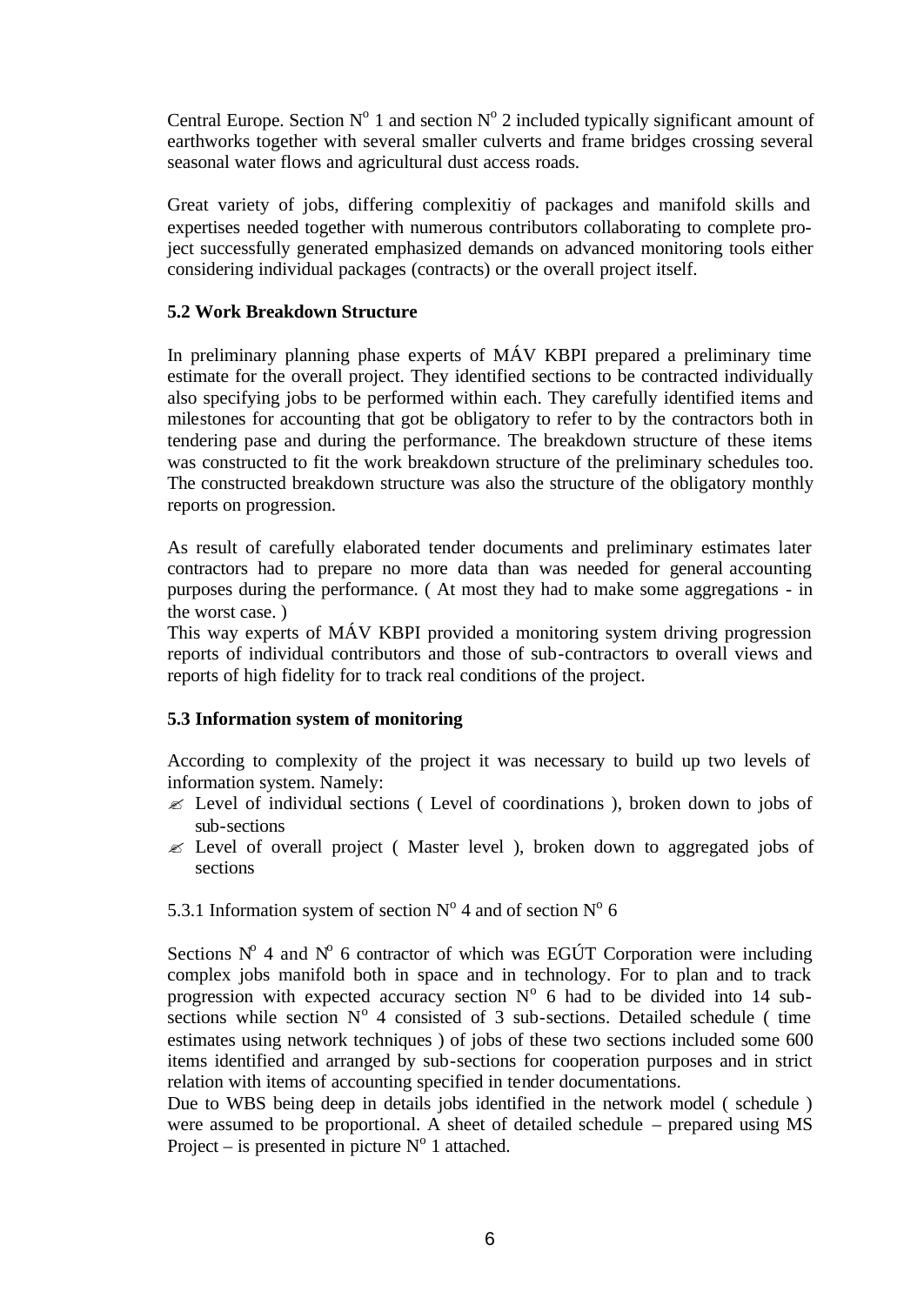Data to read at individual jobs in the bar-chart are:

- $\mathscr{L}$  Performance scheduled: wide bar in red or in blue highlighting date of early schedules and indicating floats if any;
- $\mathscr{\mathscr{E}}$  Progression reported:
	- $\approx$  thin bar in blue indicating performances in periods preceeding;
	- $\approx$  thin bar in red indicating performance reported actually;
	- $\mathscr{L}$  figure left to the bar indicating completion reported actually in percentage (completed amounts against planned ones);
	- $\mathscr{L}$  figures right to the bar indicating actual performance:
		- $\ll$  for jobs measured in percentage: performance reported actually;
		- $\ll$  for jobs measured in natural units (m, m<sup>2</sup>, m<sup>3</sup>, pcs, etc.):
			- $\le$  left to the sign '/': performance reported actually (volume and unit)
			- $\ll$  right to the sign '/': completion reported actually (volume and unit)

Cummulative monthly figures of progression arranged by sections were processed using a spreadsheet application a sheet of which is presented in picture  $N^{\circ}$  2 attached. The contractor EGÚT Corp. reported figures of surveyed progression in way of fullfilling proper column of the sheet and sent it via e-mail to the experts charged with preparing monthly reports of the overall project and with updating time estimates for that if necessary.

5.3.2 Links between reports of individual sections and those of the overall project

On level of sections (e.g. at sections  $N^{\circ}$  4 and at section  $N^{\circ}$  6) information on actual performances had been collected sub-section by sub-section and job by job. Data sets for higher level reports had to be derived or aggregated off these data. For to evaluate progression of performance on higher (Master) level of reports derived and aggregated figures of scheduled progression also had to be prepared even in preliminary planning phase of the project. For to aggregate monthly data of progression either scheduled or reported also a spreadsheet application had been applied, output figures of which had been used at preparing and at updating estimates of the Master Schedule.

At preparing estimates (schedules) of progression on this higher level of aggregation – as matter of fact – individual items of reports had been assumed to be of roll-up type.

5.3.3 Information system on Master Level

It is one of the top interests of the Client to get real view of progression during performance of the project. In accordance with considerations above data sets of reports were collected on coordination level of sectioned project while progression reports for Master Level were based on data derived or aggregated off the lower level reports.

At sections  $N^{\circ}$  1, 2, 3 and 5 lower level reports were prepared by the contractors while for higher level they reported their aggregated data arranged by jobs section by section. At section  $N^{\circ}$  4 and  $N^{\circ}$  6 lower level information were reported to the Client while the job of processing these data into forms of lover and upper level reports was assigned to a special team of the Client superwising (collecting and integrating) all reports.

Picture  $N^{\circ}$  2 attached presents a sheet of data collection containing acquired information on monthly progression at sections  $N^{\circ}$  1, 2, 3 and 5 together with derived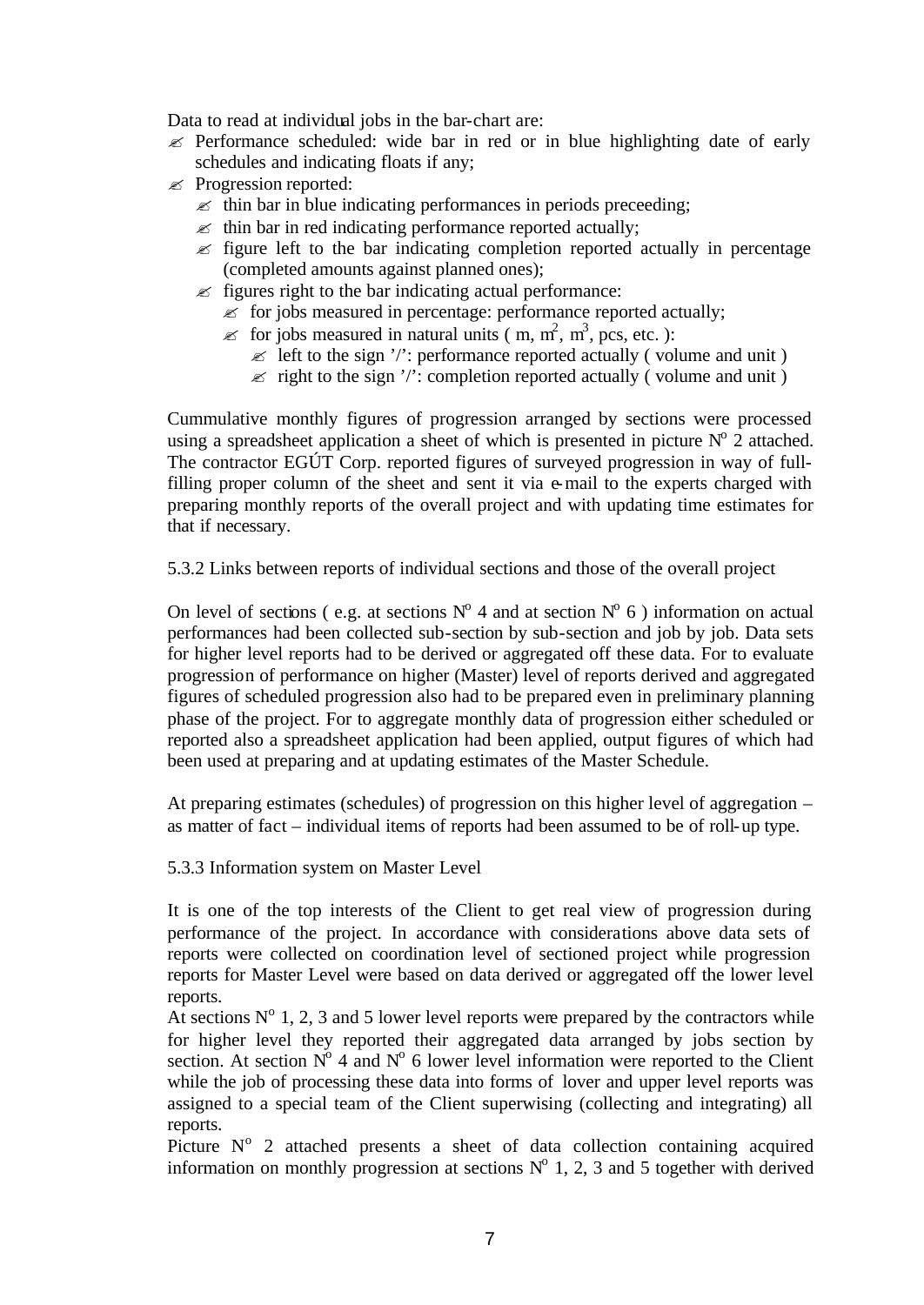and aggregated ones of sections  $N^{\circ}$  4 and  $N^{\circ}$  6. Figures presented in cells of the sheet in different colors are to be read as:

- $\mathscr{\mathscr{E}}$  Cummulative monthly figures of progression scheduled indicated in gray fields;
- $\mathscr{\mathscr{E}}$  Cummulative monthly figures of actual progression reported in white fields.

For to satisfy their reporting obligation on monthly progression contractors had to fullfill actual columns of the sheet and to send it via e-mail to the experts of the Client. Of course surveys and other documentations of performances had to be managed on usual ways out of the monthly monitoring system.

#### **5.4 Representing conclusions of Monitoring**

Easy-to-read data sets of concluded progression were transformed into two main forms of representations. Numeric information – as feedback – presented directly in the time estimates (Master Schedule) and individual sheets of bar-charts – as highest level information – rather for financial consideration.

#### 5.4.1 Master Schedule

Master Schedule broken down to jobs arranged by sections (Picture  $N^{\circ}$  3 attached) read information about the items (job) such as:

- $\mathscr{L}$  figure of the overall volume of job planned;
- $\mathscr{\mathscr{A}}$  upper bar at job:
	- $\mathscr{L}$  figures in red frame: monthly progression scheduled;
- $\approx$  lower bar at job:
	- $\mathscr{L}$  figures in blue field: monthly progression reported in preceeding periods;
	- $\epsilon$  figure in red field: monthly performance (progression) reported actually;
- $\approx$  righ to the lower bar at job:
	- $\mathscr Z$  variance of progression ( reported less scheduled ) in units of job;
	- $\mathscr Z$  variance of progression ( reported less scheduled ) in percent.

#### 5.4.2 Bar-charts

Bar-chart reports broken down to jobs section by section were used to report progression for rather financial considerations. ( The project was partly financed by international sources. )

Monthly Bar-chart of an individual section highlighted information such as:

- $\approx$  jobs listed on the left
- $\approx$  horizontal axis of progression (indicated in percent within the range of 0-120 %);
- $\approx$  bars at job:
	- $\approx$  bar in blue: cummulative progression scheduled;
	- $\mathscr{L}$  bar in yellow: cummulative progression reported;
	- $\mathscr{L}$  bar in red: performance reported actually.

An example sheet of bar-charts is presented in Picture  $N<sup>o</sup>$  4 attached.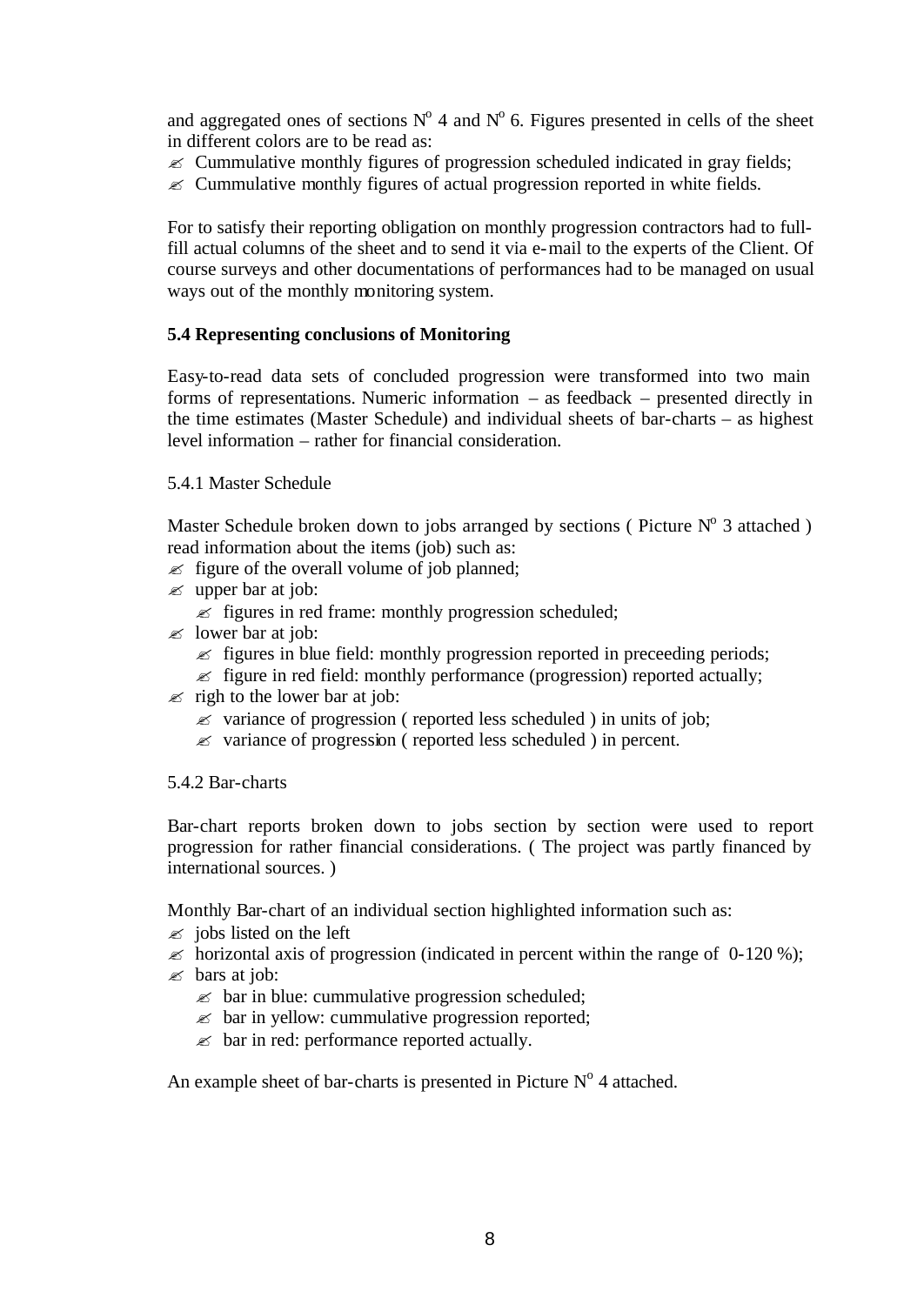| EGÚT Corp.                                                          |                |            |         | ZALALŐVŐ - STATE BORDER RAILWAY LINE CONSTRUCTION<br>ZONE No 4 && 6, SUBSTRUCTURAL WORKS<br>- Progression Report 30.04.2000 - |
|---------------------------------------------------------------------|----------------|------------|---------|-------------------------------------------------------------------------------------------------------------------------------|
| ID Name                                                             | <b>Section</b> | <b>WBS</b> | Volume  |                                                                                                                               |
| Zone No 4                                                           |                |            |         | Apr 12                                                                                                                        |
| Section No 4.01                                                     | 324+50-331+65  |            |         | Jul 04<br>Apr 12-                                                                                                             |
| 1. Track Construction                                               |                |            |         | Jul 04<br>May 17                                                                                                              |
| 1.1 Substructure                                                    |                |            |         | Jul 04<br>May 17                                                                                                              |
| 1.1.1 Topsoil excavation ( material moved to depos )                | 324+50-326+30  | BH/4-01-10 | 3.2 em3 | May 17 May 30<br>2.6 em3 / 3.2 em3                                                                                            |
| 1.1.1 Hollow excevation, material reusable ( moved to embanizment ) | 324+50-326+30  | B1/4-01-10 | 2.6 em3 | May 17 May 30<br><b><i>B. R. R. B. B. B.</i></b>                                                                              |

Picture Nº 1: Detail of a Section's Schedule

## Picture Nº 2: Detail of a Sheet for Data Collection

| E<br><b>Nome</b>                                                                                    | <b>Section</b> | <b>DATES</b> |              | Sara Valume Duration | Preference<br>3000 | <b>BITMEPH</b><br>T/T | 1999   | 1999    | 1999 | 1999 | Sapt<br>1999 | 1999            | Nov<br>1999 | Dec<br>1999 | 2000 | <b>Febr</b><br>2400 | Mare<br>2000      | 3900 | 3000 | 2000 | 2900 | 2900 | Sept<br>2000 | Okt<br>2000 |
|-----------------------------------------------------------------------------------------------------|----------------|--------------|--------------|----------------------|--------------------|-----------------------|--------|---------|------|------|--------------|-----------------|-------------|-------------|------|---------------------|-------------------|------|------|------|------|------|--------------|-------------|
| <b>ESI ZONEN'4</b>                                                                                  | 324-50-331-65  |              |              |                      |                    |                       |        |         |      |      |              |                 |             |             |      |                     |                   |      |      |      |      |      |              |             |
| 1202<br>1. Track Construction                                                                       |                |              |              |                      |                    |                       |        |         |      |      |              |                 |             |             |      |                     |                   |      |      |      |      |      |              |             |
| 203<br>1.1 Substituctory                                                                            |                |              |              |                      |                    |                       |        |         |      |      |              |                 |             |             |      |                     |                   |      |      |      |      |      |              |             |
| <b>TO4</b><br>1.1.1 Topsoil exceration ( moved to depos )                                           |                | BM           | <b>INTER</b> | 6.0                  | 0,0                | 100,0                 | $-3.2$ | 4.4 6.0 |      |      |              |                 |             |             |      |                     |                   |      |      |      |      |      |              |             |
|                                                                                                     |                |              |              |                      |                    | 100.0                 |        |         |      | 1.2  | 1,2          | 1,2             | 1.2         | 1,2         | 1,2  | 1.2                 | 1.2               | 6.0  |      |      |      |      |              |             |
| 205<br>11.1 Hollow meanwhise, material non-reasoble (moved to depox)                                |                | B2           | cents        | 6.1                  |                    | 100.0                 | 23     | 14.31   |      |      |              |                 |             |             |      |                     |                   |      |      |      |      |      |              |             |
|                                                                                                     |                |              | ---          |                      |                    |                       |        |         |      | 1.2  | 1.2          | 1,2             | $1.2 -$     | 1,2         | 1.2. | 1.2                 | 1.2.1             | 61   |      |      |      |      |              |             |
| 1.1.1 Hollow examplies, material reusable (moved to embanizment ) (demolishing embanizment )<br>204 |                | B1           | en3          | 5.0                  | 5.0                | 100,0                 | $-20$  | 3.8     | 3.0  |      |              |                 |             |             |      |                     |                   |      |      |      |      |      |              |             |
|                                                                                                     |                |              |              |                      | 5.0                | 100,0                 |        |         |      |      |              |                 |             |             |      |                     |                   | 3,0  |      |      |      |      |              |             |
| Ein<br>1.1 Circus layer (phase 1)                                                                   |                |              | mo's         | $\circ$              | 19                 | 100.0                 |        |         |      |      |              |                 |             |             |      |                     |                   |      |      | 1.9  |      |      |              |             |
|                                                                                                     |                |              |              |                      |                    |                       |        |         |      |      |              |                 |             |             |      |                     |                   |      |      |      |      |      |              |             |
| 1.1.7 Embedoners building off quarried gravel<br>E0                                                 |                |              | em3          | 8.4                  | R                  | 100.0                 |        | 3.9 BA  |      |      |              |                 |             |             |      |                     |                   |      |      |      |      |      |              |             |
|                                                                                                     |                |              |              |                      | 6.5                | 37.4                  |        |         |      | 0.3  | 0.3          | $0.3 -$         | $0.3 -$     | 0.3         | 0.3  |                     | $0.3$ $0.3$ $6.5$ |      |      |      |      |      |              |             |
| 1.1.8 Einbanknient building off local material (lower sections)<br>当时                               |                |              | and ?        | 9.6                  | 高度                 | 100,0                 | $30 -$ | $-2.5$  | 9,6  |      |              |                 |             |             |      |                     |                   |      |      |      |      |      |              |             |
|                                                                                                     |                |              |              |                      | 9.6                | 1000                  |        |         |      | 54   |              | 5.4 5.4 5.4 5.4 |             |             | 5.4  |                     | 5.4 5.4 9.6       |      |      |      |      |      |              |             |